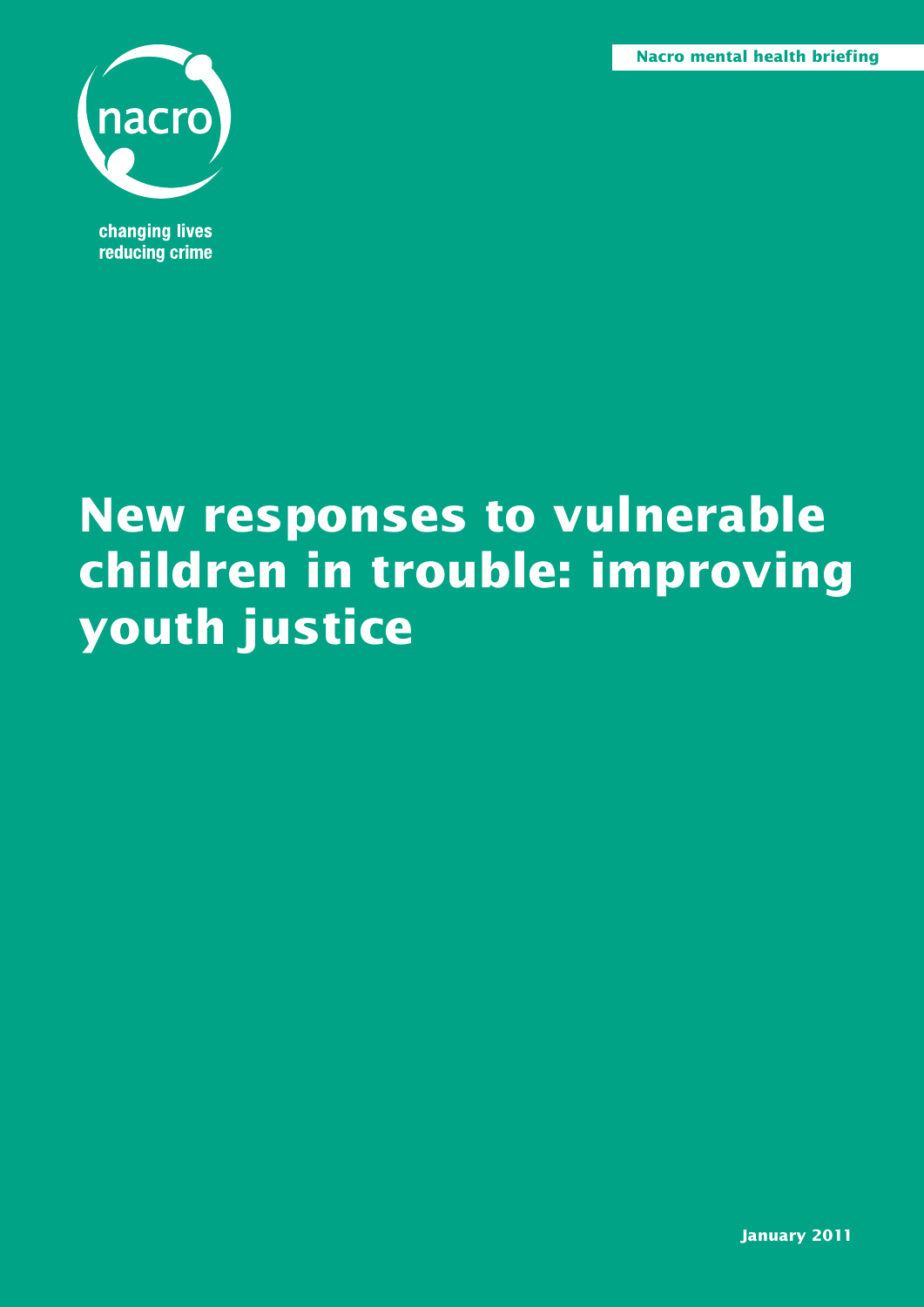## Contents

| <b>Introduction</b>                                                        | $3 - 4$   |
|----------------------------------------------------------------------------|-----------|
| The health and well-being needs of children<br>and young people in trouble | $4 - 8$   |
| The importance of clear parameters 4                                       |           |
| The scale of the challenge 7                                               |           |
| Turning over a new leaf for<br>children in trouble?                        | $8 - 13$  |
| The Bradley Report – setting children apart 8                              |           |
| Healthy Children, Safer Communities 9                                      |           |
| Harnessing mainstream services 11                                          |           |
| Implementing change in a new political                                     |           |
| <b>landscape</b>                                                           | $13 - 14$ |

Nacro is the leading charity in England and Wales dedicated to making society safer by reducing offending. Our practical services give offenders and those at risk the skills, support and motivation they need to change their lives for the better.

Each year Nacro helps over 83,000 people through 300 projects across England and Wales. We combine services to individuals and communities with campaigning – lobbying for better ways to reduce crime, while demonstrating how this can be done in practice.

#### **www.nacro.org.uk**



**Nacro** Park Place, 10-12 Lawn Lane London SW8 1UD **Tel** 020 7840 7200 **Fax** 020 7840 7240

Nacro is a registered charity, no.226171.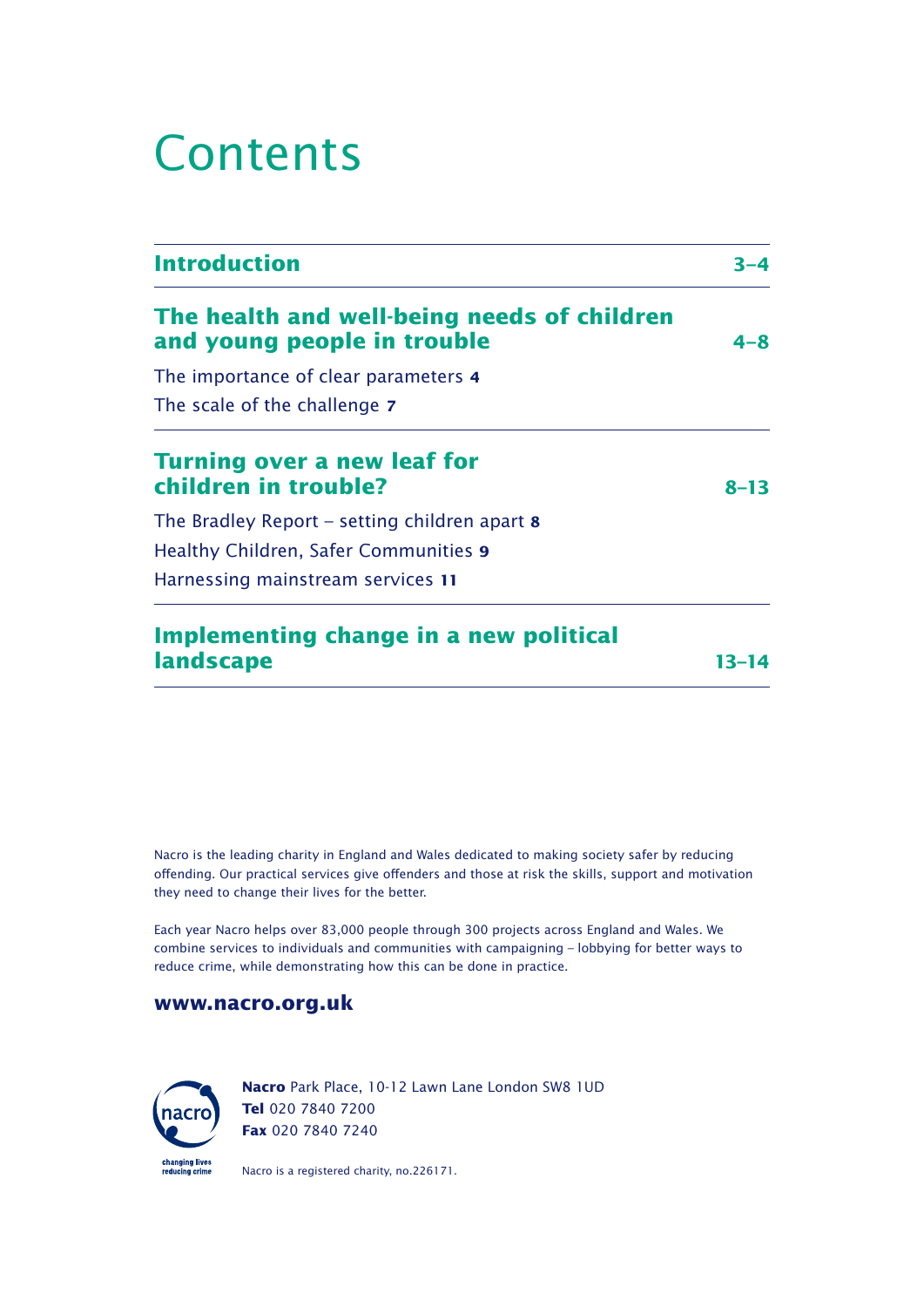### **Introduction**

This briefing paper considers emerging opportunities to develop better approaches and services for children and young people in contact with the youth justice system who have complex health needs and vulnerabilities. The paper will firstly examine the parameters used to assess the health and well-being needs of children and young people in trouble with the law, the scale of the challenge and how such needs impact on the risk of offending and on individual capacity to participate in criminal justice system processes. It will then go on to consider the importance of the government's response to *The Bradley Report*<sup>1</sup> and the importance of the government's strategy in *Healthy Children, Safer Communities*<sup>2</sup> to promote the health and well-being of children and young people in contact with the youth justice system in England, before examining how some of the main changes envisaged by *Healthy Children,*  Safer Communities can be implemented.<sup>3</sup> Accordingly, the paper will be of particular interest to professionals who work within youth justice and crime prevention systems as they develop a new focus on the health and well-being of children and young people. It will also be of benefit to organisations providing new services as the coalition government's reforms are rolled out.

The provision of a youth criminal justice system for children and young people that is distinct from that provided for adults is congruent with international children's rights agendas and acknowledges that children and young people are particularly vulnerable, requiring special arrangements for safeguarding their well-being. It is also important given that the majority of 'offending careers' actually begin in childhood or adolescence and that the peak age for (known) offending occurs around the period of transition between childhood and adulthood (which, in statutory terms, is around the time of reaching the age of 18). However, whilst it is widely accepted that children and young people who get into trouble with the law are predominantly those who experience or exhibit disadvantages or stresses that correlate with a risk of offending, including family, educational and environmental factors,<sup>4</sup> until more recently research into the existence of health-related factors was more limited. By way of illustration, the Lord Chief Justice, in his description in 1997 of the typical (young) offender, largely neglected health and mental capacity issues:

'To speak of "the typical offender" is, plainly, to generalise. But research findings confirm what many practitioners from their own experience would assert, that the personal profile of the typical offender can be drawn with considerable accuracy and particularity. He is usually male, and often of low intelligence, and addicted to drugs or alcohol, frequently from an early age. His family history will often include parental conflict and separation; a lack of parental supervision; harsh or erratic discipline; and evidence of emotional, physical or sexual abuse. At school he will have achieved no qualification of any kind, and will probably have been aggressive and troublesome, often leading to his expulsion or to truancy. The background will be one of poverty, poor housing, instability, association with delinquent peers and unemployment.'<sup>5</sup>

Lord Bingham's description is essentially that of the 'typical offender' in childhood and adolescence (albeit with social justice language notable by its comparative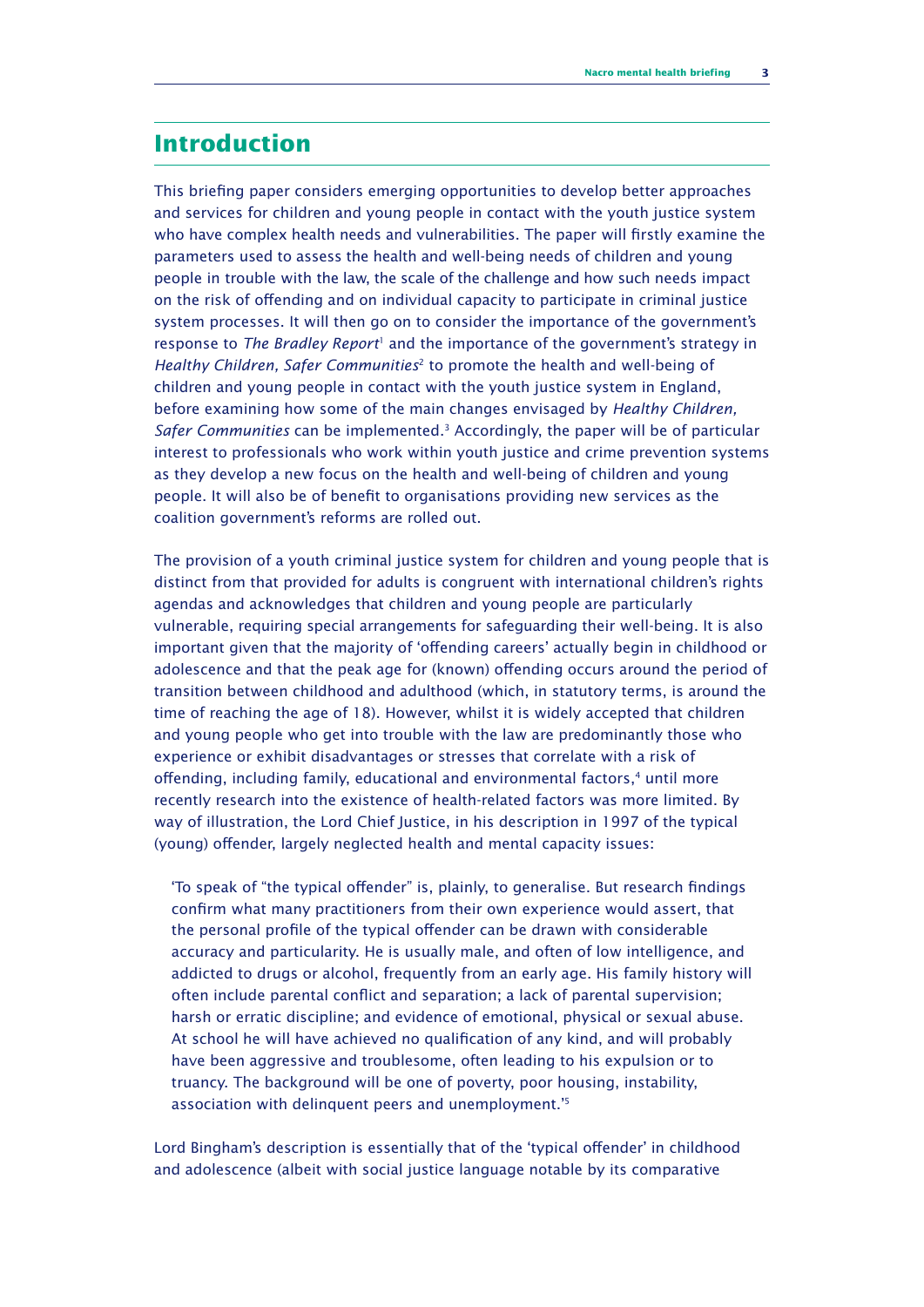absence) and has retained its validity in the intervening years. However, there has been a growing body of research in recent years which has shed more light on factors that closely relate to the health and well-being of vulnerable children and young people at risk of offending. These factors include mental health problems, learning disabilities, learning difficulties, substance use problems and, often, speech, language and communication needs. Indeed, there is a growing research base which indicates that a majority of children and young people in the youth justice system exhibit needs arising from the presence of such risk factors.

## **The health and well-being needs of children and young people in trouble**

Whilst the strategy in *Healthy Children, Safer Communities* builds upon *The Bradley Report* – a review of people with mental health problems and learning disabilities in the criminal justice system – *Healthy Children, Safer Communities* does not focus solely (or even predominantly) on diagnosable mental health problems and learning disabilities, but adopts a much wider view of the health and well-being of children and young people in trouble, taking account of various and complex factors that relate to 'vulnerability'. Indeed the importance of *Healthy Children, Safer Communities* lies in its vision of more comprehensive provision for the health and well-being needs of children and young people in order to reduce the risk of reoffending. It describes all children and young people in trouble as vulnerable – a development which, potentially, could transform the youth justice system, helping to counter the negative perceptions and attitudes that have prevailed around health in youth justice in recent years.

### The importance of clear parameters

The health and well-being needs of children and young people, if left unaddressed, can place them at risk of more adverse outcomes in the youth justice system. Many children and young people with a learning disability and/or a learning difficulty will have problems in understanding systems and participating in planning and decision making. In some cases, there will also be a heightened risk of custody, poor presentation in courtrooms, inadequate levels of compliance with bail or community sentence requirements and an associated risk of breach proceedings. The 'scaled approach' can further disadvantage some vulnerable children and young people.<sup>6</sup> In addition, the quality of pre-sentence reports has often been found to be poor in some areas of the country which can deny the courts access to appropriate information on a child or young person's health prior to decision making.<sup>7</sup> Furthermore, the right to a fair trial can be compromised where a child or young person's needs have not been identified. (For a more detailed discussion of mental capacity and fair trial, see Nacro's briefing, *Mental Capacity and Related Issues in the Youth Court*<sup>8</sup> and Prison Reform Trust's publication, *Vulnerable Defendants in the Criminal Courts.*<sup>9</sup> )

Children and young people with speech, language and communication difficulties are also at risk of being unable to fully understand, and therefore comply with, enforceable requirements and programmes of work undertaken by their youth offending team (YOT). Speech, language and communication difficulties are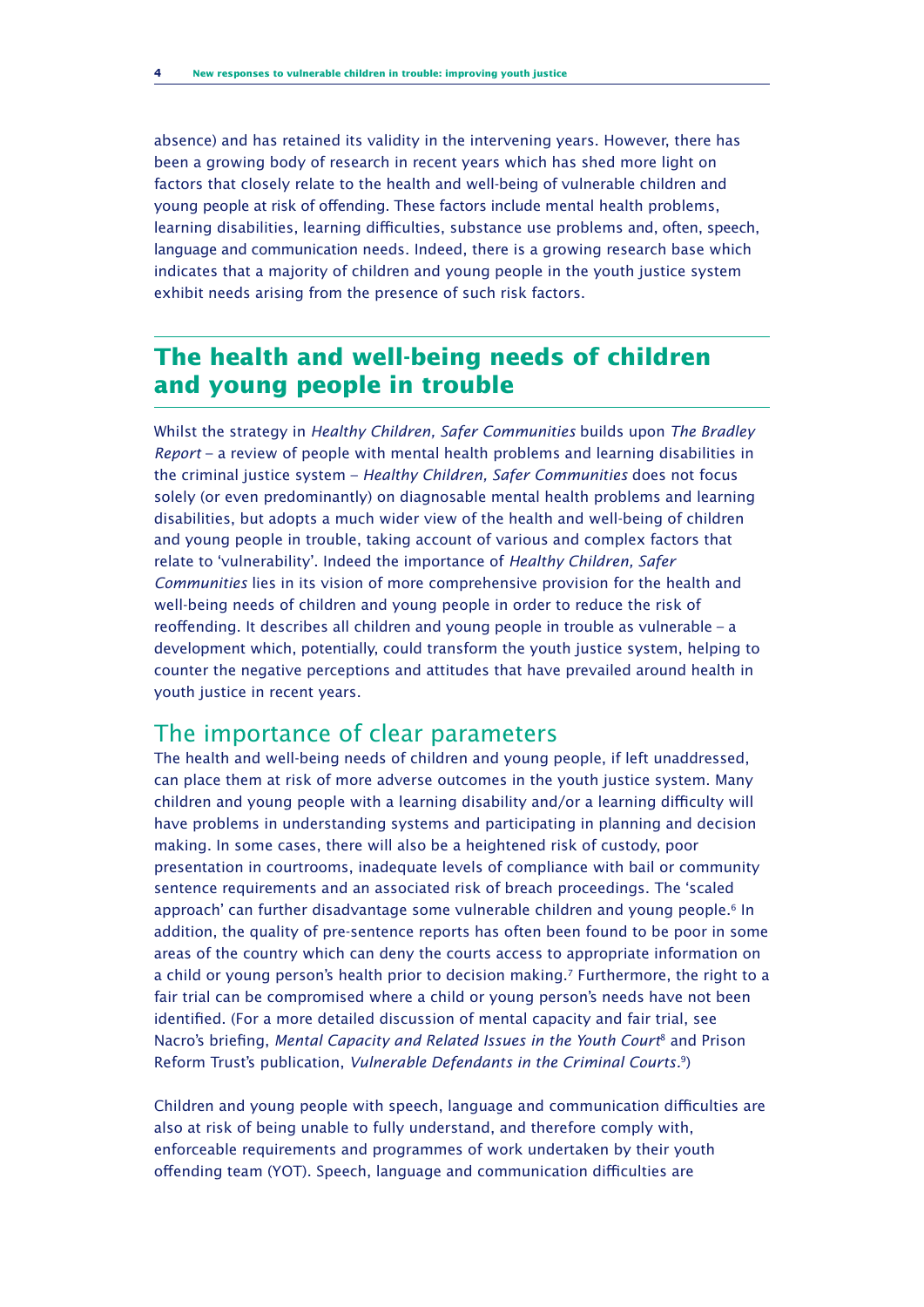sometimes associated with (or result from) mental illness, a learning disability or a learning difficulty. As a result of an increase in awareness of such needs over the last few years, some YOTs provide, or have access to, specialist services and therapists. Helpful guidance is also available on the Youth Justice Board's website, along with publications from organisations such as the Royal College of Speech and Language Therapists and The Communication Trust (such as *The Speech, Language and Communication Framework*, *Every Child Understood* and, for a particular focus on the youth justice system, *Sentence Trouble*).<sup>10</sup> It may be that more than half of children and young people in contact with the youth justice system have speech, language and/or communication needs.<sup>11</sup>

*The Bradley Report* noted there were difficulties in defining health problems in the context of youth justice, and practitioners have long tended to avoid using healthrelated pathways (especially mental health ones) whenever possible. The situation is not helped by the confusion that exists around the definition of many conditions. Some terms have become almost obsolete, some are mainly used only in connection with statute (eg, 'mentally disordered'), some overlap and with others there is a variation in the intended meaning according to whether the discipline is professional or academic. It is imperative, however, that a common language and understanding is developed across relevant agencies and different professions in order to facilitate more effective working between different parties.

*Healthy Children, Safer Communities* helpfully sets out a number of critical definitions and terms which provide a framework for better joint understanding. It focuses on the term 'well-being' (as opposed to 'welfare' or 'best interests'). This springs from the World Health Organisation's definition of health (a very broad and positive one, and one which *Healthy Children, Safer Communities* adopts) as 'a state of complete physical, mental and social well-being and not merely the absence of disease or infirmity'. Any discussion about health will therefore encompass drug and alcohol misuse and mental health, as well as physical health more generally.

'Mental health' (again *Healthy Children, Safer Communities* adopts the meaning attributed by the World Health Organisation) is defined as: 'a state of well-being in which the individual realises his or her own abilities, can cope with the normal stresses of life, can work productively and fruitfully, and is able to make a contribution to his or her community'.

In relation to 'learning disability', *Healthy Children, Safer Communities* adopts the Department of Health's definition, namely:

- a significantly reduced ability to understand complex information or learn new skills (impaired intelligence) with
- a reduced ability to cope independently (impaired social functioning) and
- a condition which started before adulthood (18 years of age) and which has a lasting effect.

In relation to 'learning difficulty' *Healthy Children, Safer Communities* uses the definition contained in the *Education Act 1996* of a child who has significantly greater difficulty in learning than the majority of children of the same age or a disability which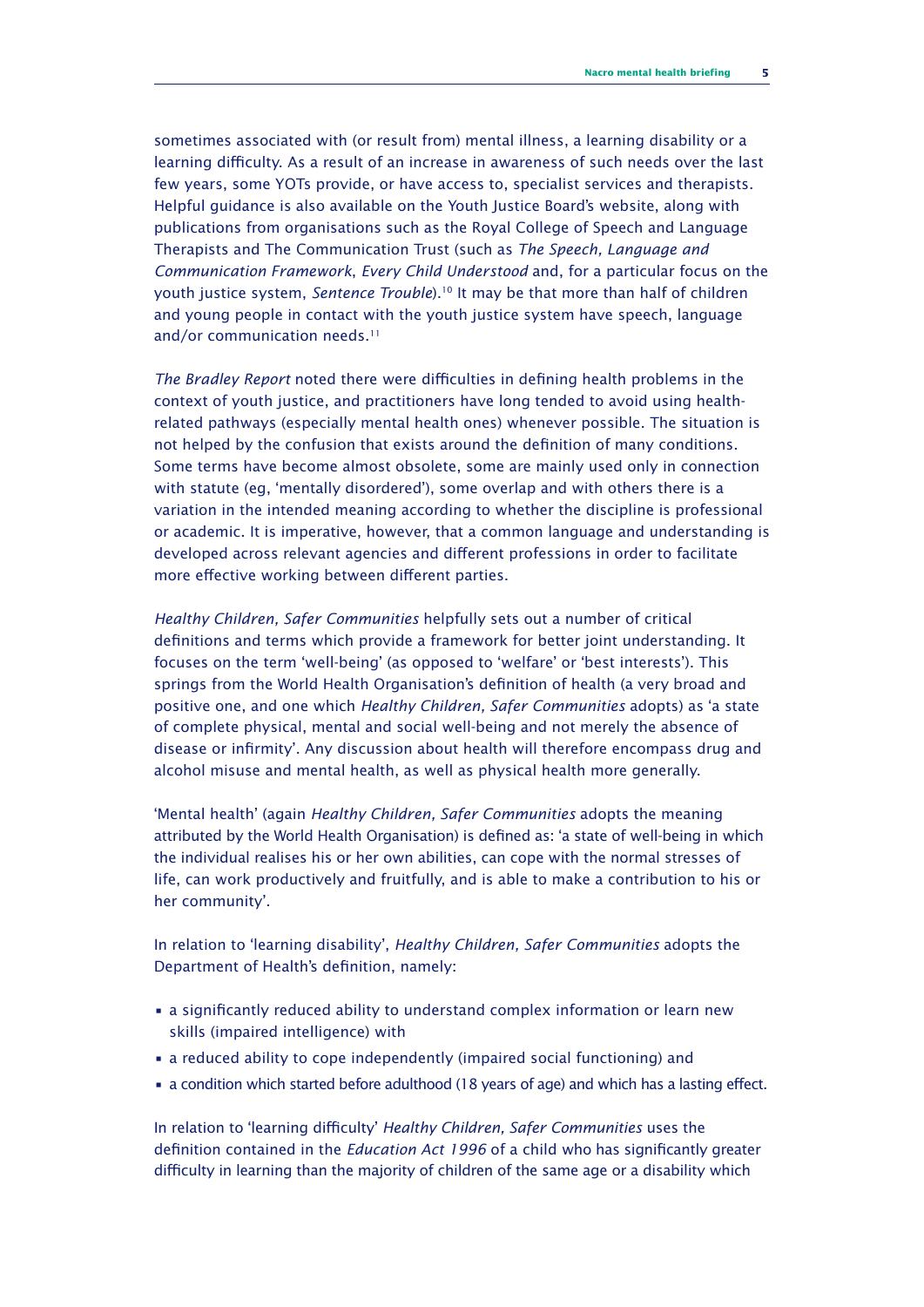either prevents or hinders him or her from making use of educational facilities of a kind generally provided for children of the same age in schools within the area of the local authority.

According to *Healthy Children, Safer Communities*, all children and young people in contact with the youth justice system are vulnerable and it is important to understand what they mean by this. They define vulnerability in the following way:

'We use the term in the wider sense in which it is used in the *National Children and Adolescent Mental Health Services Review*<sup>12</sup> and *Targeted Youth Support*, <sup>13</sup> to include those who experience multiple and complex problems which restrict their life chances and need extra attention to improve their well-being. We use it for children and young people in (or at risk of) contact with the youth justice system. This differs from the narrow sense in which the term is used in the youth justice system – to help determine whether a child can cope in a young offender institution.'

Instilling this broader and important definition of vulnerability throughout agencies and systems will not be easy, particularly where young offenders are considered undeserving. If applied across the youth justice system, however, it would help to conclude the much debated issue of whether children and young people in serious trouble should be viewed as 'children in need' in the spirit of the *Children Act 1989*. Moreover, given the duties on mainstream services under the *Children Act 2004*, a clear acceptance that such children are in need would support the objective of ensuring that mainstream services have the primary responsibility in the youth justice system for safeguarding (as well as for preventing offending).

One of the fundamental challenges in making a reality of the vision in *Healthy Children, Safer Communities* is ensuring there are effective arrangements in place for inter-agency work. In order for this to happen, it is imperative that there is also a common understanding in place of the definition of the client by age or by stage of human development. *Healthy Children, Safer Communities* adopts international children's rights standards and thus defines a child as someone under the age of 18. For the purposes of the youth justice system, the age of criminal responsibility forms the entry point, thus the child or young person in the youth justice system is, formally, between 10 and 17 years of age (inclusive). A child is also defined as being a person below the age of 18 by the *Children Act 1989*. However, in the *Children and Young Persons Act 1969* a child is under the age of 14 and a 'young person' is a person aged 14 to 17 (and only to 16 years old for certain purposes).

In the police station, the key term used is 'juvenile', meaning a person up to the age of 16 (those aged 17 are dealt with as adults in the police station and for the purposes of bail/remand). Furthermore, for those receiving services associated with, or under the provisions of, the *Mental Health Act 1983* (as amended by the *Mental Health Act 2007*) the legislation does not clearly distinguish between individuals by age and makes no specific distinction for children and young people other than in the associated *Codes of Practice* (which require, for example, children under the age of 16 to be in mental health facilities which are separate from those for adults). In addition, the provisions of the *Mental Capacity Act 2005* do not apply to those below the age of 16.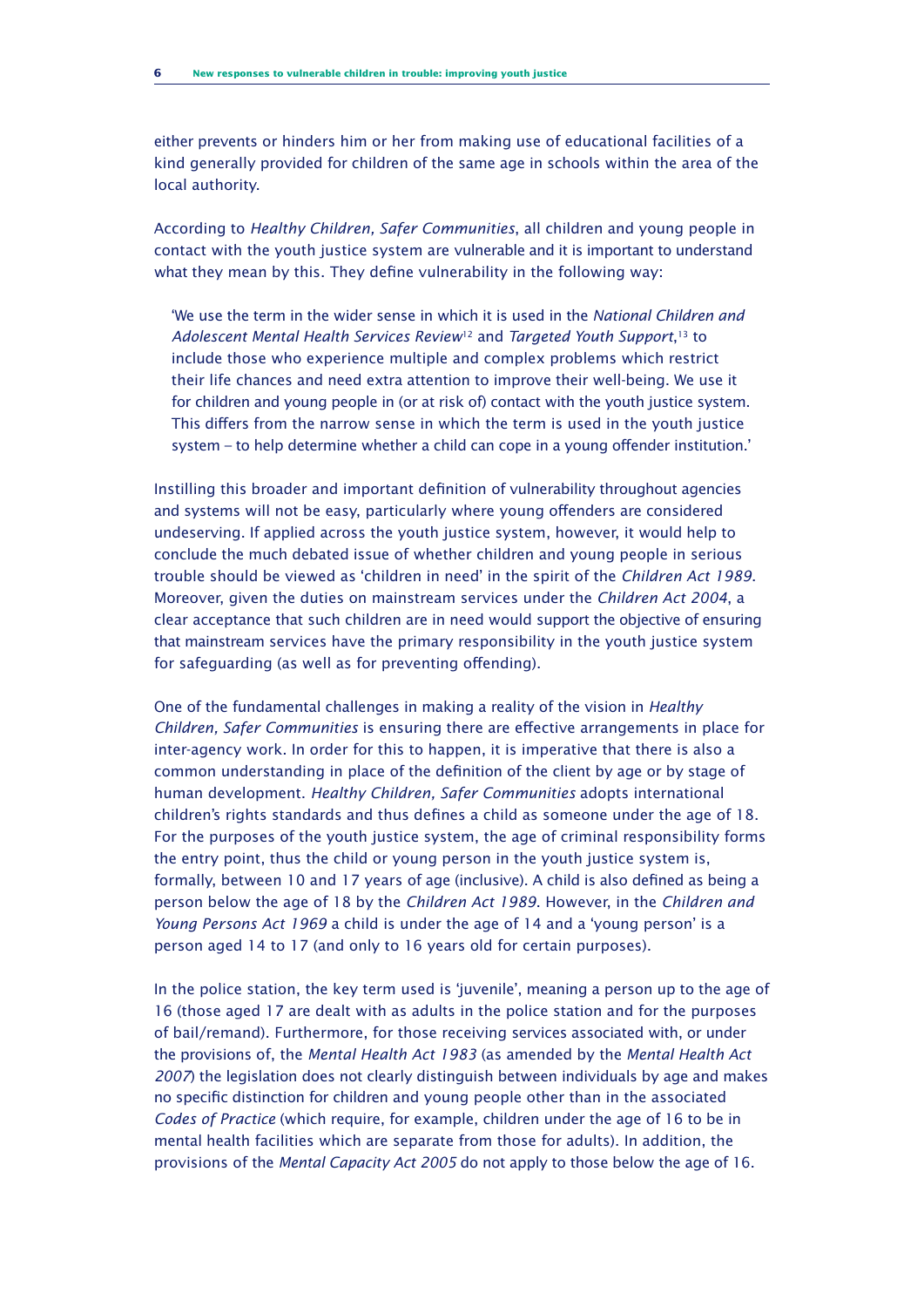The relationship between the *Mental Health Act 1983*, the *Mental Capacity Act 2005* and the *Children Act 1989* (which, as stated earlier, defines a child as anyone under the age of 18) particularly regarding detention is far from clear. For example, the question of whether to make use of police protective detention under mental health legislation (eg, s136 *Mental Health Act 1983*) or under the *Children Act 1989* is difficult to resolve, with the potential for considerable inconsistency and considerably different outcomes. Similarly, regarding the use of detention, there is a lack of guidance and case law to define the relative merits of firstly, detention or admission to hospital under one of the relevant sections of the *Mental Health Act 1983* or secondly, detention in secure accommodation under s25 *Children Act 1989*.

Practitioners' attempts to avoid stigmatising the child or young person have often resulted in a tendency to favour welfare pathways over mental health pathways. This may indeed be the preferred route when possible but, in some cases, it can store up problems for young people in accessing mental health assessments and services upon reaching the age of 18. For children and young people in trouble with the law, it is often the case that the least favourable criminal route (ie, custodial remands and sentences) represents the line of least resistance and least local cost.

The term 'young adult' is also not clearly defined, and not at all in statute. Normally, this is a person who has reached the age of 18 (some use the term from the age of 16 but this undermines the status of child or young person). The upper age for a young adult is not agreed and is variably considered to be 20 or 21 (as might be the case in a young offender institution) or up to 24 or 25 (as might be the case under legislation relating to leaving care, for example).

The term 'adolescent' is also commonly used in youth work and health services and often linked to the 'child' as in 'child and adolescent psychiatric services' yet the adolescent age range is not well defined, allowing for variations by age and gender in maturation and emotional development periods.

Whilst it is possible to become familiar with the use and meaning of all these different terms, they also serve to illustrate some unhelpful anomalies and tensions which can arise between different pathways and strands of law.

#### The scale of the challenge

A number of recent research reports and studies have focused on the health and wellbeing needs of children and young people in contact with the youth justice system. *Healthy Children, Safer Communities* outlined 'the scale of the challenge' in this area citing that:

- over three quarters have serious difficulties with literacy and numeracy (in custody)<sup>14</sup>
- over a third has a diagnosed mental health disorder (in custody)<sup>15</sup>
- over a quarter has a learning disability (in custody and in the community).<sup>16</sup>

Other findings also confirm the emerging picture of the extent of related problems and needs: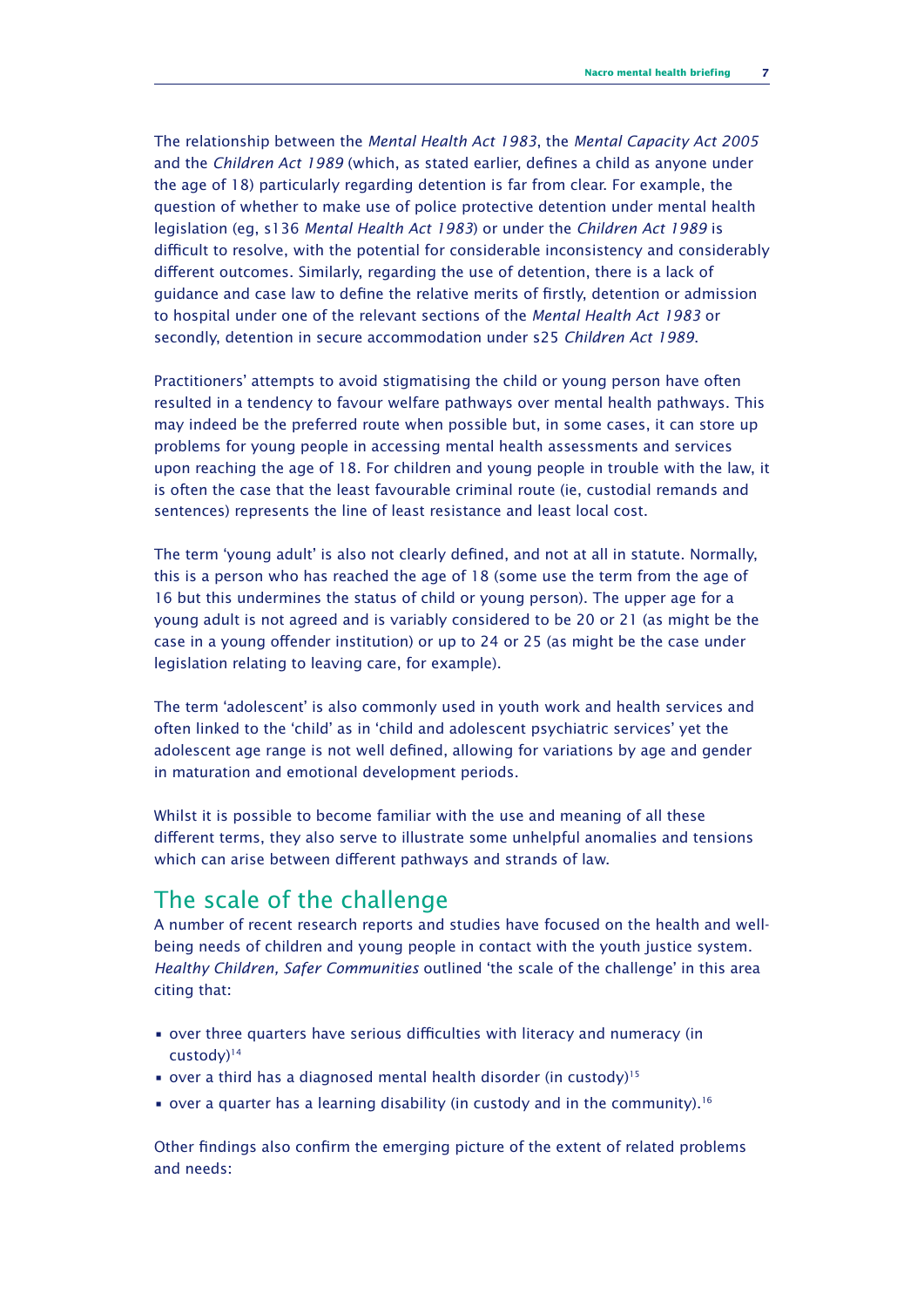- Of those young people who are not in education, employment or training, 38% have complex needs (including special educational needs) that must be met before they are able to progress on to education, employment or training.<sup>17</sup>
- From August 2008 to July 2009, 39% of young people entering custody were performing at below level 1 in literacy and 64% were performing at below level 1 in numeracy.<sup>18</sup>
- Another study found two thirds of young people in the criminal justice system left school with no qualifications or not knowing what qualifications they had. By way of comparison, just 6% of all school leavers in 2003 had no graded GCSEs.<sup>19</sup>
- Of children in custody, research showed 85% had signs of personality disorder and 10% had signs of a psychotic illness.<sup>20</sup>
- Girls in custody have higher levels of mental health problems, with 86% of 17-yearold girls having some level of psychiatric disturbance.<sup>21</sup>
- Twenty-nine children have died in custody since 1990, most by self-inflicted death and one by restraint.<sup>22</sup>
- Of school-age children in custody, over a quarter have the literacy and numeracy levels of an average seven year old.<sup>23</sup>
- Young women under 18 are twice as likely to self-harm as adult women (in custody). In 2007, 89% of under 18s harmed themselves.<sup>24</sup>
- The number of children assessed (under remand legislation) as vulnerable in custody was 1,148 in 2007.<sup>25</sup>
- Of children in the youth justice system (not just those in custody) one study found that one in five had a learning disability.<sup>26</sup>
- Of children in the youth justice system, a study found that three quarters had speech and communication problems.<sup>27</sup>

Despite the surge in research on the health and well-being needs of children in the youth justice system, there remain gaps. In particular, more research would be beneficial in relation to certain groups which are over-represented in the youth justice system (such as looked after children and black and minority ethnic groups) and the extent of their vulnerability and the nature of the problems they experience.

## **Turning over a new leaf for children in trouble?**

The vision for youth justice set out in *Healthy Children, Safer Communities* provides an opportunity to develop a system that views children and young people in trouble as children first and offenders second. It has children's human rights at its heart and re-engages mainstream services in youth justice services, providing for children's needs in order to reduce offending. This section describes how *Healthy Children, Safer Communities* came about, the main sets of principles which underpin it and how best to harness mainstream services to implement its vision.

## The Bradley Report – setting children apart

There has been a surge of interest and policy development aimed at ensuring that more vulnerable children and young people in the youth justice system and their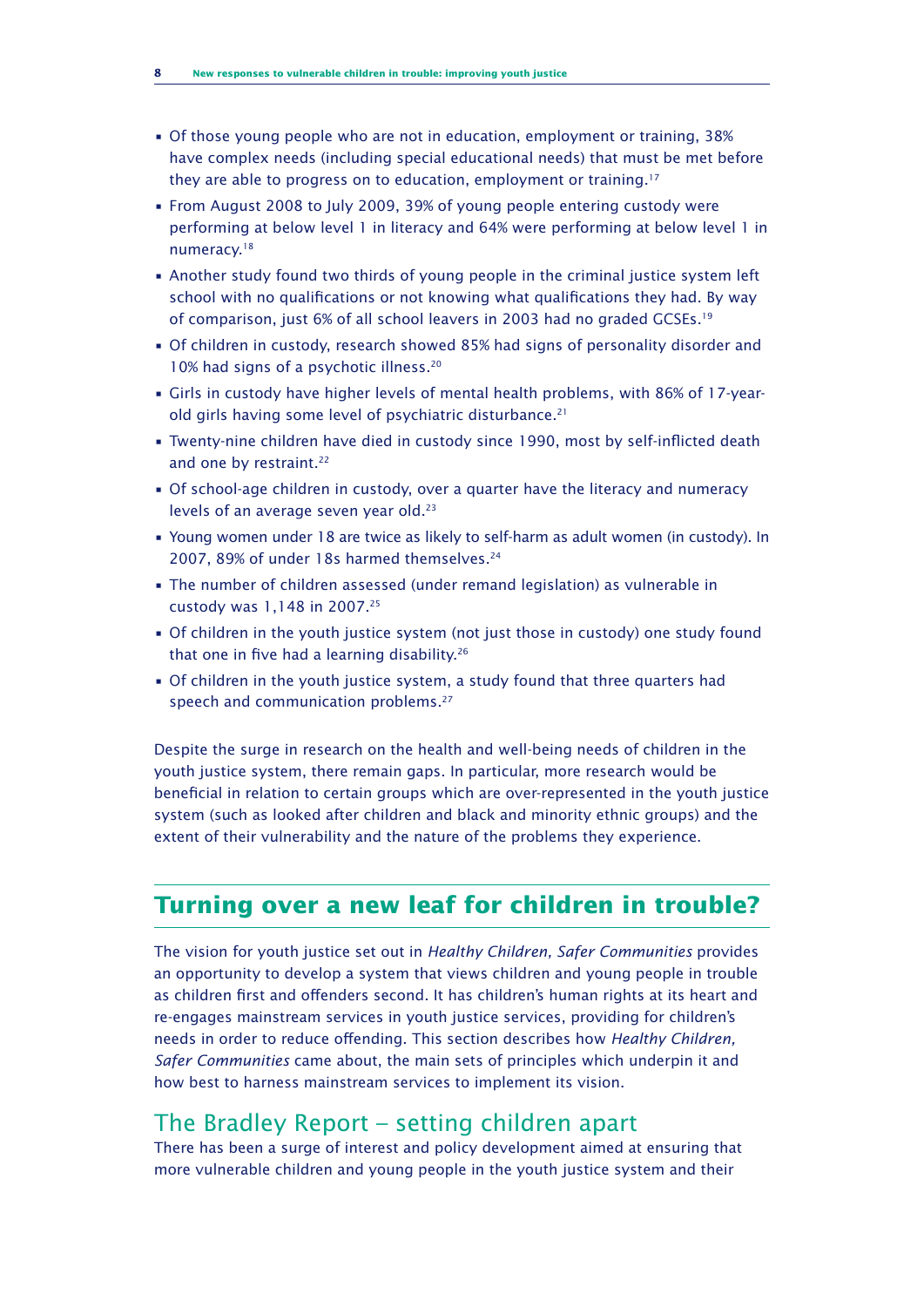needs are dealt with in a more appropriate way. One of the main catalysts for the subsequent emergence of *Healthy Children, Safer Communities* was the publication, in April 2009, of *The Bradley Report.*<sup>28</sup> This review of people with mental health problems or learning disabilities in the criminal justice system set out recommendations aimed at improving and increasing the diversion of offenders from prison and providing court diversion and liaison services which are effectively supported. In fact, *The Bradley Report* addressed issues, and made recommendations, that spanned the entire offender pathway: from early intervention, antisocial behaviour orders, arrest, diversion and prosecution to trial, remand, community sentences, custody and resettlement. Lord Bradley's recommendations or, at the very least, his direction of travel were generally accepted by the then Labour government, and the Department of Health's strategic delivery plan was detailed in *Supporting Health, Improving Justice: The national delivery plan of the Health and Criminal Justice Programme Board*. 29

Initially, Lord Bradley had intended to include children and young people in the remit of his report. However, apart from a few specific issues and recommendations, it emerged with a strong focus on the adult system. Lord Bradley explained that he had not been able to include children as a key element in the overall population in contact with the criminal justice system citing the following reason: 'As the review progressed, it became clear to me that there are some key differences that set the population of children and young people apart, and this built a strong case for not including them as part of my review.'

Nevertheless, in recommending a separately commissioned review, Lord Bradley stressed that diversion of children and young people is 'probably the area that provides the best opportunity for diversion in its broadest sense' by influencing young people away from 'an adulthood of crime'. He noted the distinct differences between the adult and youth justice systems and the difficulties of defining, or even identifying, some health problems in the case of children and young people, stating: 'Mental health needs in children often do not manifest clearly as mental illness but in ways that are less readily defined.'

This difficulty is now widely accepted, although a remedy is not. The often overlapping definitions of 'mental disorder', 'mental health', 'learning disability' and 'learning difficulty' are not easy to negotiate. Moreover, it is issues of capacity and maturity that are of particular relevance to children and young people in a formal criminal justice system, which are hampered by a low age of criminal responsibility and the absence of the sort of protection that had, until 2000, been provided by the doctrine of *doli incapax*. 30

## Healthy Children, Safer Communities

The recommendation for a separate commissioned review was not followed. However, the government promised and delivered *Healthy Children, Safer Communities* as a separate strategy for children and young people. It was widely welcomed and sets out policies and approaches that are more child friendly than those presently in place.<sup>31</sup> Importantly, although it does deal with mental health problems and other specific vulnerabilities, it is sufficiently broad in context for the main principles of the strategy to apply to all children and young people in trouble.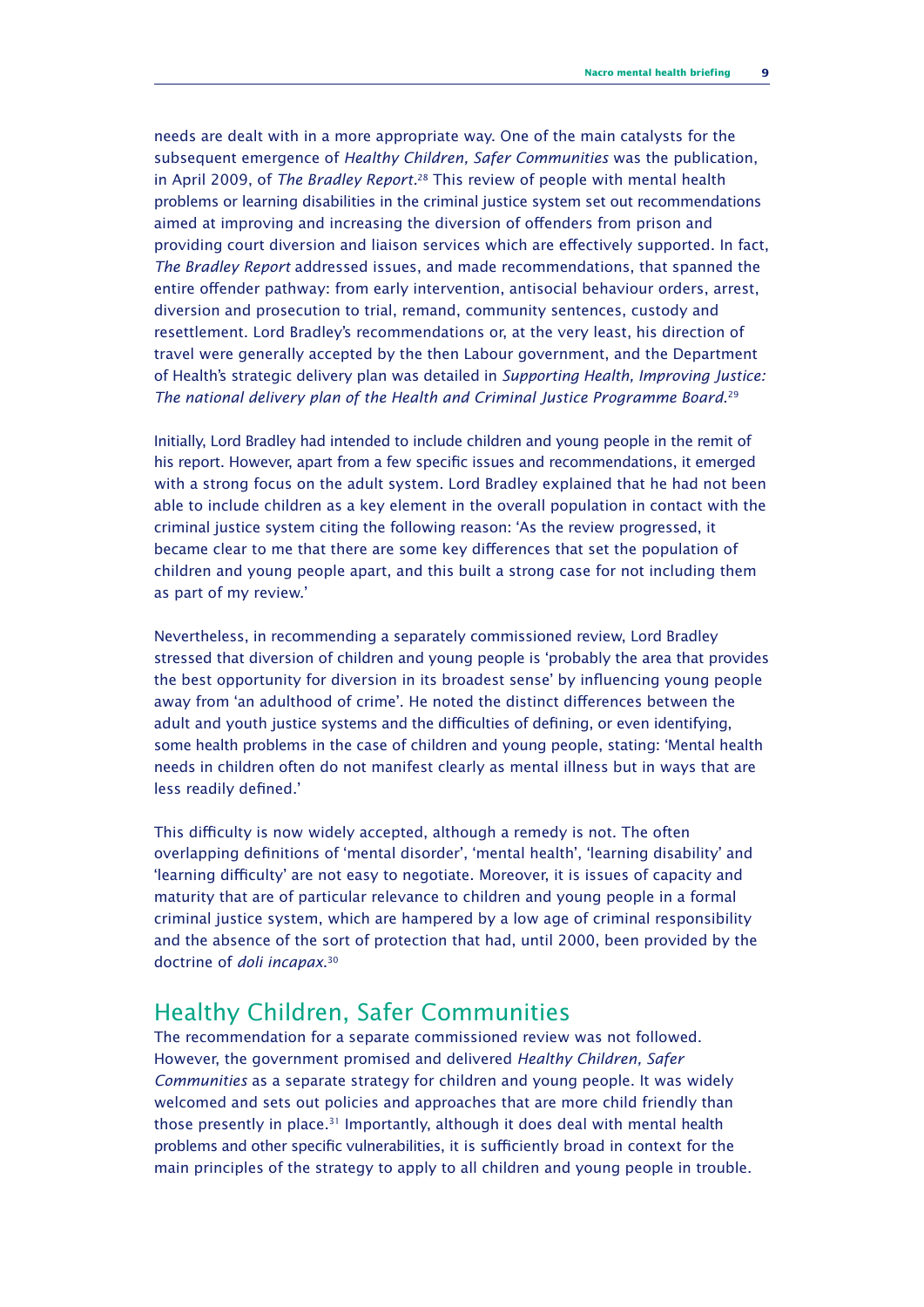Indeed, it provides a blueprint that could, if properly and fully implemented, transform the youth justice system, making it more effective in reducing offending and mitigating the harmful effects of criminalisation on children and young people. It could also significantly reduce overall costs so long as reductions in the expensive use of custody are achieved as envisaged.

A strong set of principles underpins *Healthy Children, Safer Communities*. In particular, it puts the *United Nations Convention on the Rights of the Child* at its core, supported by the *Children Act 1989*, the *Children Act 2004* and the *Human Rights Act 1998*. This makes the strategy unique in the context of youth justice and, if it were implemented, it would begin to satisfy the recommendations made by the United Nations Committee on the Rights of the Child in its periodic reports on children's rights in the UK, the most recent one being in 2008.<sup>32</sup> Based on the key principles, *Healthy Children, Safer Communities* describes services for all children in contact with the youth justice system that:

- treat these young people as children who are entitled to the services that are available to their peers in the community
- recognise that these children will often require enhanced support and tailored responses in order to achieve equivalence with their peers and increase their chances of achieving good outcomes
- are based on early and holistic assessment of their individual needs
- take full account of their individual vulnerabilities, related to their age, gender, ethnic/ cultural background, previous life experiences, current situation and any disability
- properly address problems arising from experiences of discrimination, harassment and bullying based on their sexual orientation, religion/belief, ethnicity or disability or arising for any other reason
- ensure proper attention is paid to safeguarding young people at risk of, or experiencing, significant harm through abuse or neglect
- establish for each child a trusted relationship with at least one key adult
- make full use of the range of agencies and organisations providing local services, to ensure due attention is given to needs that are linked to social relationships, self-care, education and learning, and skills development
- encourage the engagement of young people and their families by involving them in designing and evaluating the services that are on offer, the way they are delivered, and their accessibility and relevance, and
- are available long term, where necessary, and help support young people as they negotiate key transitions between childhood and adulthood and between different services and placements.

The strategy in *Healthy Children, Safer Communities* presents seven key objectives:

- Intervene early to address emerging health and well-being needs and prevent offending.
- Ensure children throughout the youth justice system pathway access universal, targeted and specialist services that are used by all children.
- Underpin interventions with holistic assessments.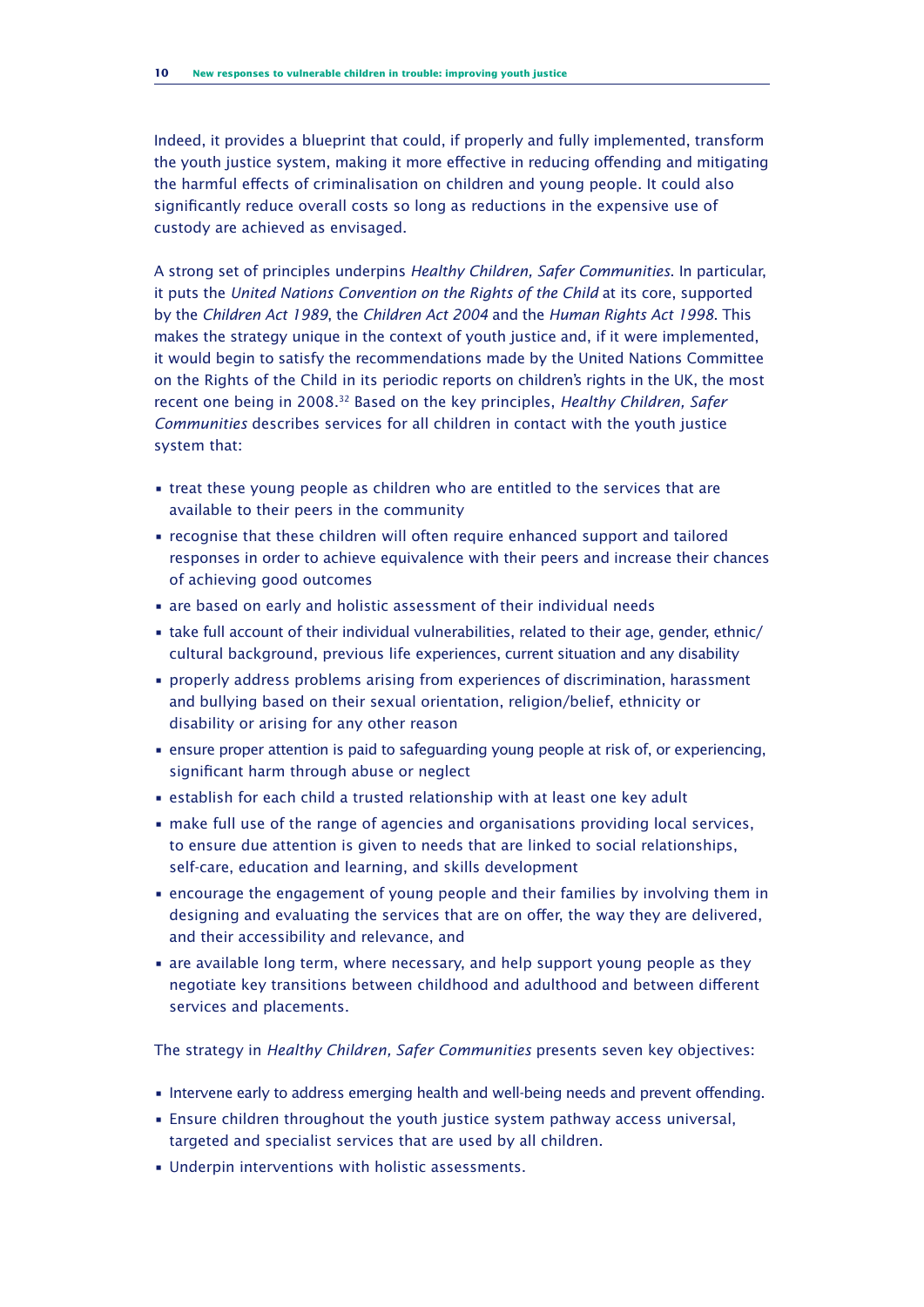- Acknowledge the importance of supportive family relationships and a strong sense of belonging in the community.
- Achieve a co-ordinated approach to improving health and well-being.
- Provide services that make a difference.
- Ensure high-quality provision and improved outcomes for children, young people, families and communities.

The key to applying these principles and achieving the objectives is engaging mainstream services.

#### Harnessing mainstream services

Although *The Bradley Report* did not focus on children and young people, it did contain three recommendations, primarily to do with awareness training for professionals concerning the identification of mental health-related problems at an early stage. *Healthy Children, Safer Communities* takes this theme further, particularly in the context of ensuring early intervention and diversion, and then goes on to link early intervention and diversion to the harnessing of mainstream children's services – including health and welfare services. Its vision is of holistic screening and assessment at an early stage, leading to services which are within the *Every Child Matters* framework. This would see, where necessary, a multi-agency team around the child (and family) co-ordinated by a suitable lead professional who has a key and lasting relationship with the child or young person. As well as delivering the statutory aim of the youth justice system to prevent reoffending, *Healthy Children, Safer Communities* states there should also be a strong focus on safeguarding and meeting the needs of the vulnerable.

Achieving consistent, good quality, holistic assessment is currently hampered by the confusing use of a plethora of different assessment tools and approaches. It is not only professionals of different disciplines and in different settings who must deal with the inconsistency of assessment tools. Children and young people may also experience a considerable number of assessment processes in succession. They may encounter:

- the Common Assessment Framework
- ASSET (which focuses on factors relating to the risk of offending)
- ONSET (used mainly in relation to the early prevention of offending)
- various custodial screening and assessment tools
- specialised mental health assessment tools (some not covering assessment for a learning disability, conduct disorder or speech, language and communication needs)
- specialist tools used by child and adolescent mental health services (CAMHS)
- tools used in education, social care and substance misuse.

It can be seen, therefore, that in youth justice, assessment tends to focus on offending-related factors. Consequently, physical health problems are sometimes overlooked and mental health problems and learning disabilities often underestimated.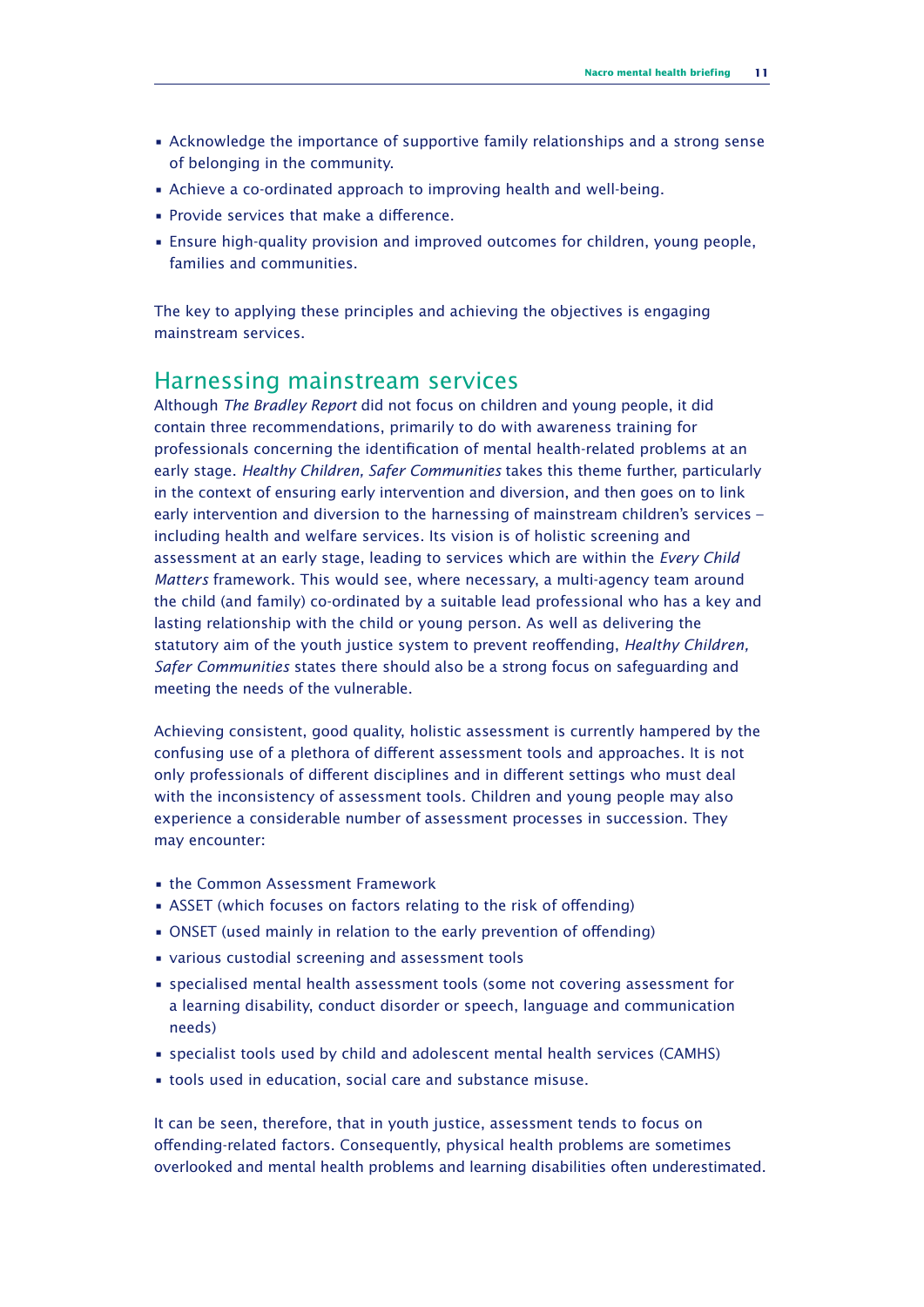At present, ASSET is under review and it is hoped that youth justice tools may become more closely aligned with the Common Assessment Framework as a result. Meanwhile, the Centre for Mental Health is piloting youth liaison and diversion teams aimed at identifying best practice in screening and assessment at an early stage, so that the information can then inform decision making at the point of arrest, at the point of prosecution and during court proceedings.

With regard to mainstream services taking a prominent role in meeting the needs of children and young people in trouble, *Healthy Children, Safer Communities* makes clear that the key task for the lead professional is to provide for any continuing need, including during the period of transition to adulthood where necessary. It also makes clear the role of the YOT in relation to the rest of the team around the child: 'The lead professional role will not normally be undertaken by a YOT worker and, where it is, it will be with the support of mainstream services.'

The change in approach that this signals marks a potentially significant shift from the currently unhelpful separation of responses to children who offend from responses to other children in need. This separation results partly from the existence of different strands of law (criminal justice, welfare/safeguarding and health in particular).

Nevertheless, the difficulty for young offenders of gaining access to mainstream services constitutes a barrier to this change in approach. The provision of health (and other specialist) workers in YOTs was intended to assist in securing access to services from parent agencies and other agencies. But there is inconsistency in the models employed by YOTs, with some working collaboratively across different disciplines, whilst others have no health or CAMHS sescondees in place at all. Prison Reform Trust's report, *Seen and Heard*, provides evidence and recommendations regarding the role of health workers in YOTs (as well as presenting critical evidence about the quality of screening and assessments for vulnerable children and young people). $33$ 

Another barrier to this change is that, in times of budgetary restraint, mainstream services tend to adjust their service thresholds, limiting services to those most in need. In many cases children and young people experience multiple problems and disadvantages (as H*ealthy Children, Safer Communities* indeed recognises) any one of which taken on its own may not be sufficient to reach a service threshold. Yet it is the totality of problems and needs taken together which represent an overwhelming and disabling whole. Working together, under an *Every Child Matters* framework, local authority children's services, health services, housing, education and youth work agencies must overcome the barrier of 'silos' and service thresholds in order to support vulnerable children, young people and their families properly (as well as developing specialist services such as family intervention projects). Their duties to work together to promote children's well-being are enshrined in statute under the *Children Act 1984*.

On the face of it, the statutory basis underpinning YOTs is not in harmony with the idea of harnessing mainstream services in youth justice: the clear and singular statutory aim of the youth justice system is to prevent offending, as provided for by s37 of the *Crime and Disorder Act 1998*: 'It shall be the principal aim of the youth justice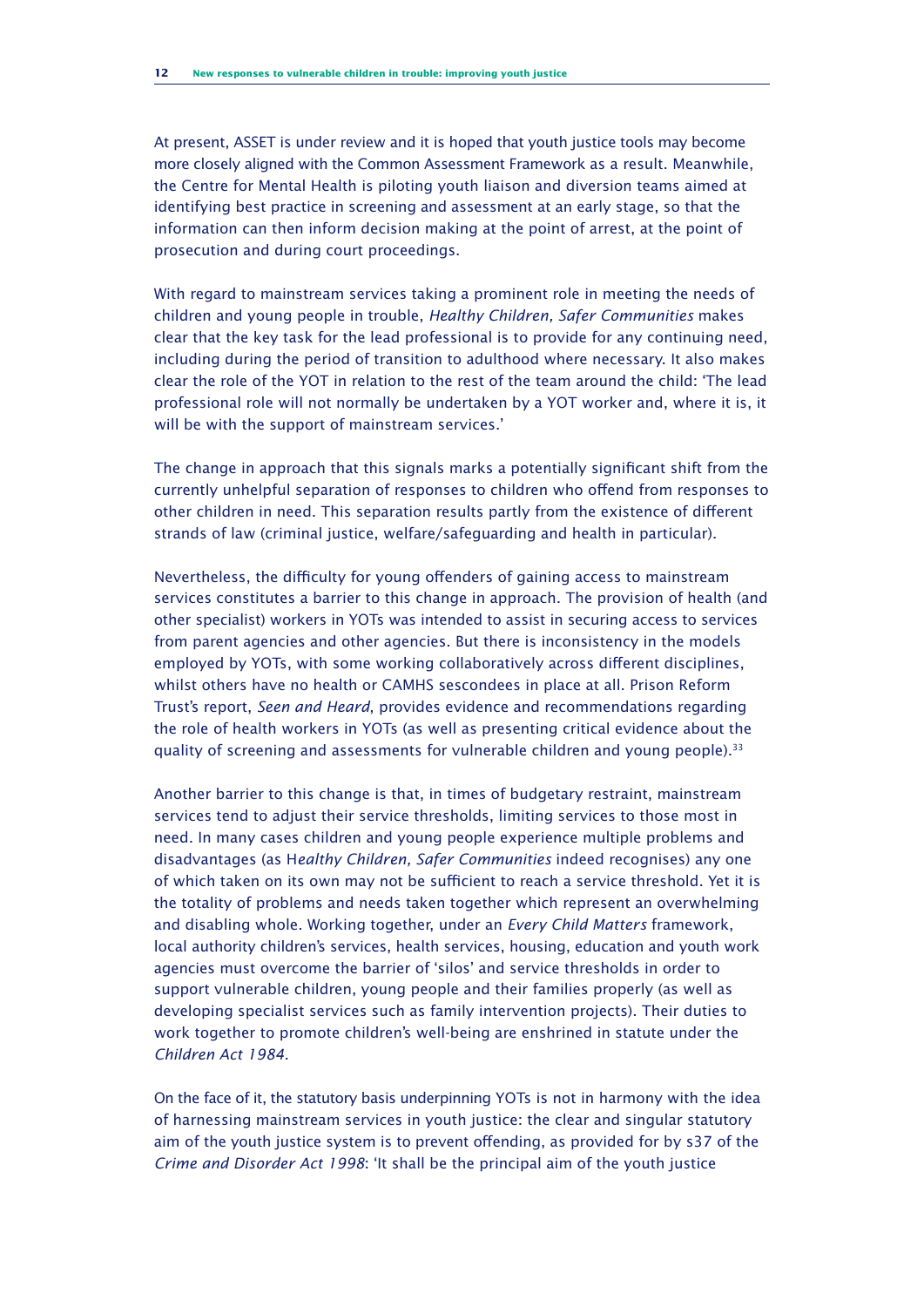system to prevent offending by children and young persons. In addition to any other duty to which they are subject, it shall be the duty of all persons and bodies carrying out functions in relation to the youth justice system to have regard to that aim.' This aim has been strongly adhered to in youth justice and powerfully promoted by the Youth Justice Board throughout its history – arguably to the neglect of giving other duties sufficient attention. *Healthy Children, Safer Communities* redresses the balance between what might be perceived as competing duties and principles. As already mentioned, it bases its vision on a children's human rights framework and the *Every Child Matters* agenda. Thus, on the one hand it seeks to make the statutory aim more of a corporate duty with one of its two main themes being 'Harnessing mainstream services to reduce offending and reoffending'. On the other hand, it seeks to balance the aim of preventing offending with duties to promote health and well-being in the youth justice system by 'ensuring children throughout the youth justice system pathway access universal, targeted and specialist services that are used by all children'.

A further barrier to the implementation of the strategy in *Healthy Children, Safer Communities* is the stigma that children, young people and their families fear they will encounter if they acknowledge they have a 'mental health' issue or learning difficulty. Along with that comes sometimes an unwillingness to access services which are hard to engage with (or vice versa). A key way of overcoming such barriers is ensuring the active participation of service users in designing and delivering services, with determined action to make those services attractive to children and young people. As noted by the Standing Committee for Youth Justice, increasing the participation of service users in order to help make services more attractive is a matter which could have been given greater attention in *Healthy Children, Safer Communities*. 34

Finally, it should be noted that, although welcome and full of potential, *Healthy Children, Safer Communities* has received some criticism on the grounds that it holds with the emphasis on 'intervention' that has been a feature of the youth justice, antisocial behaviour and prevention systems since the reforms heralded by the *Crime and Disorder Act 1998*. This is not to suggest that there should not be intervention, but rather that informality is also an important notion along with the principle of only intervening when necessary and to the minimum degree that is appropriate. This principle is inherent in the *United Nations Convention on the Rights of the Child* and related guidance, rules and treaties, and is also one of the primary principles in the *Children Act 1989* (namely, that a court should make an order only if that is better for the child than making no order).

## **Implementing change in a new political landscape**

At the time of writing, the (new) government has continued to indicate some commitment to the approaches set out in *The Bradley Report* and *Healthy Children, Safer Communities*. The Green Paper, *Breaking the Cycle*, <sup>35</sup> includes commitments to support the Department of Health's agenda to divert those with mental illness and drug dependency away from custody and to develop liaison and diversion services: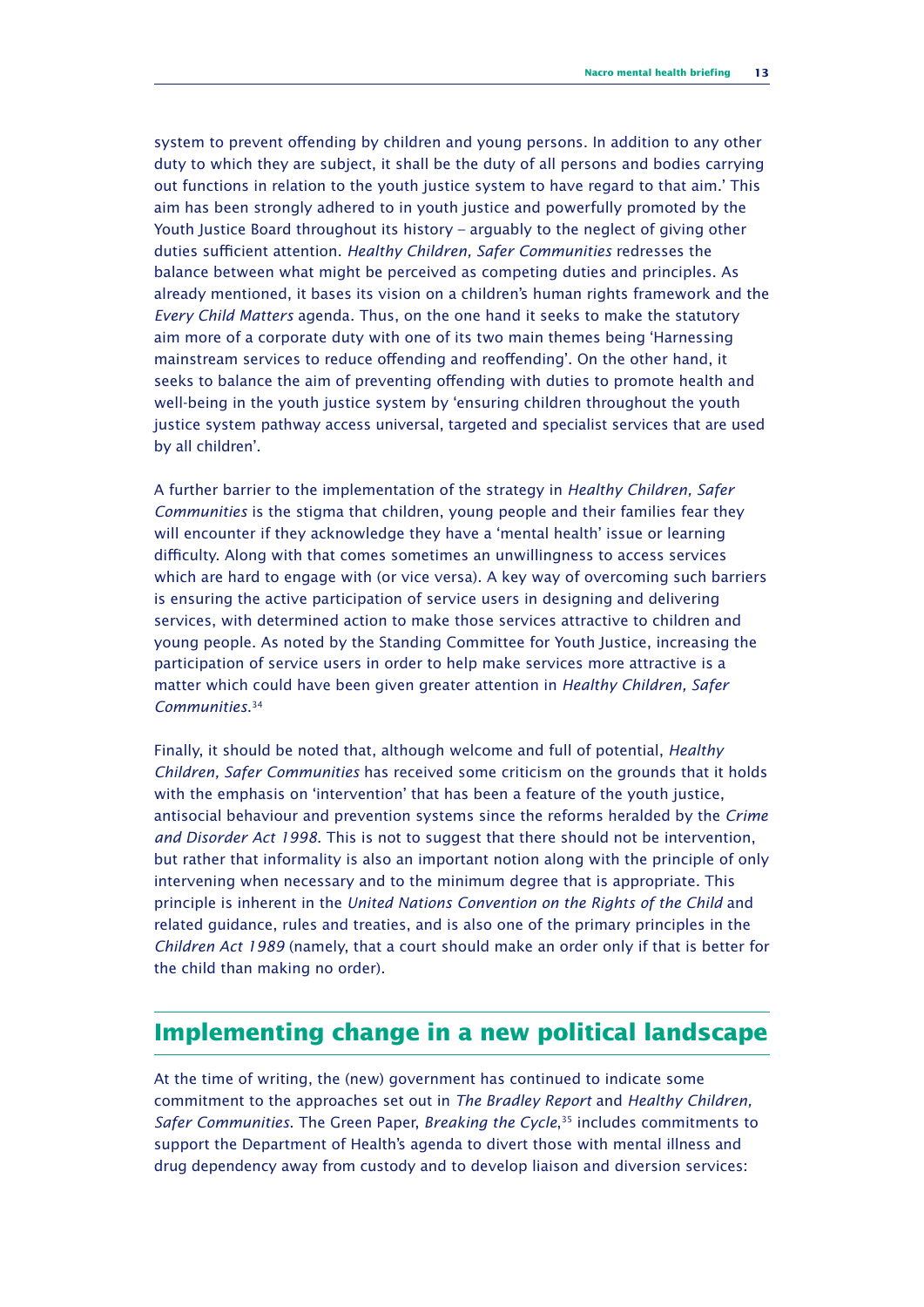'Lord Bradley's report on improving mental health outcomes for offenders proposed rolling out a national liaison and diversion service by 2014. We believe this is the right approach and is in line with the reforms set out in the Department of Health's White Paper *Equity and Excellence*. <sup>36</sup> This includes an aim to improve access to services particularly for those with long-term conditions, including mental health problems. The Department of Health, Ministry of Justice and Home Office, working with the National Health Service which has funding and commissioning responsibility, will identify a number of pilot projects that will help shape best practice, quantify the benefits and develop appropriate quality standards. This will include young people. We will aim to complete this work by 2012 and subject to an assessment of the success of the projects, roll out a national implementation programme.'

The Green Paper indicates further progress in line with *Healthy Children, Safer Communities*, including increasing the diversion of children and young people to mental health and other services:

'The police, working in partnership with other local agencies, will have more freedom to determine the most appropriate response, depending on the severity of the offence and the circumstances of the young offender. This could involve reparation or interventions such as a referral to mental health provision to tackle offending behaviour.'

The payment-by-results agenda of the coalition government, together with the 'incentivising' of local authorities to work effectively and invest in services related to youth justice might result in a shift towards mainstreaming youth justice services. In particular, the prospect of local authorities bearing the cost of custody and detention could be a driver for implementation of much of the vision contained in *Healthy Children, Safer Communities* – which would be likely to reduce the use of custody overall. On the other hand, perhaps the most significant risk to implementation of *Healthy Children, Safer Communities* will be a drift into 'justice by geography' as each area is given increased flexibility and freedom in commissioning services based on results rather than processes.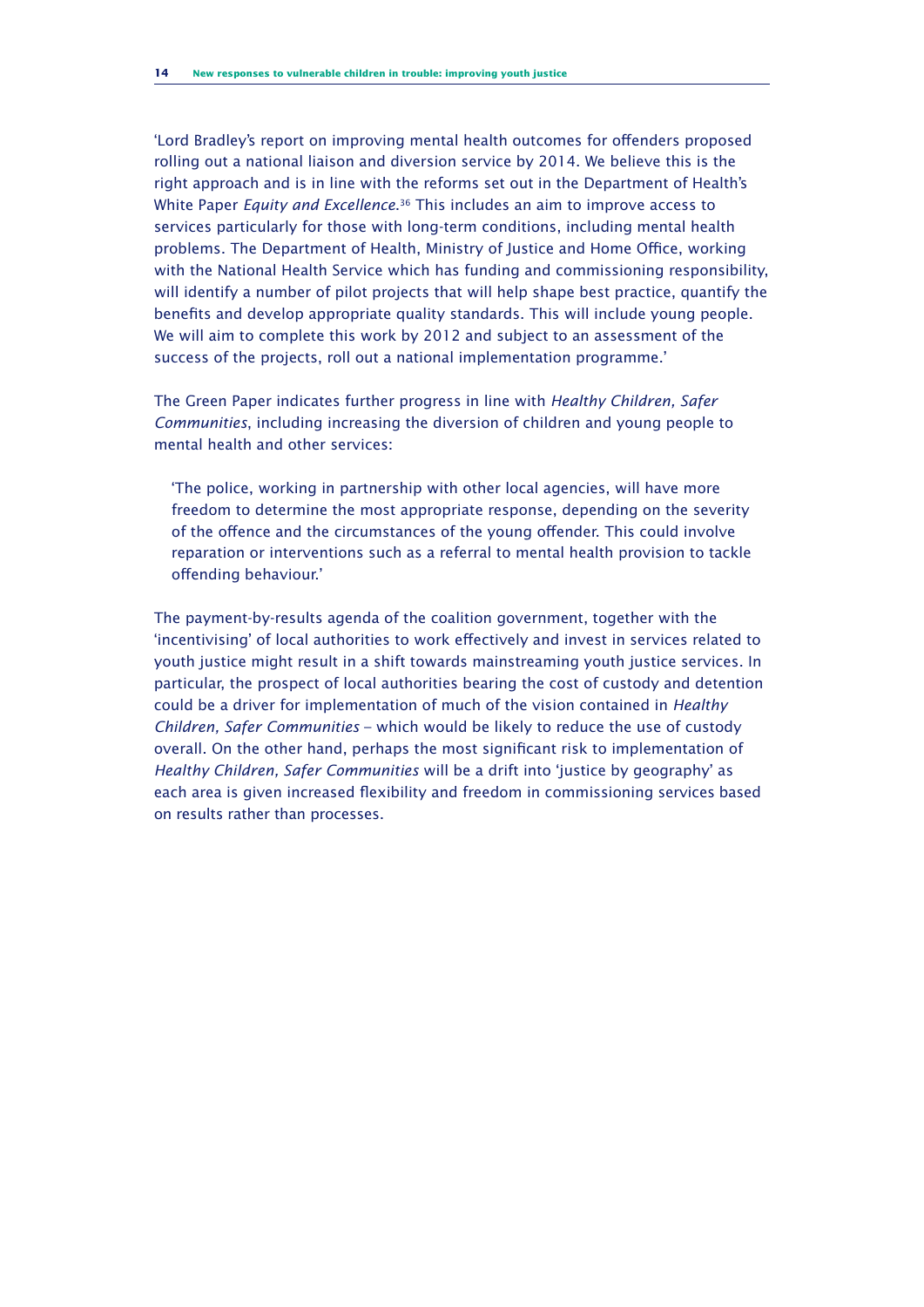#### **References**

- **1** The Right Honourable Lord Bradley (2009) *The Bradley Report: Lord Bradley's review of people with mental health problems or learning disabilities in the criminal justice system* available at www.dh.gov. uk/prod\_consum\_dh/groups/dh\_digitalassets/documents/digitalasset/dh\_098698.pdf (accessed 21 December 2010)
- **2** Department of Health, Department for Children, Schools and Families, Ministry of Justice and the Home Office (2009) *Healthy Children, Safer Communities* available at www.dh.gov.uk/prod\_consum\_dh/ groups/dh\_digitalassets/documents/digitalasset/dh\_109772.pdf (accessed 21 December 2010)
- **3** Health is a devolved responsibility in Wales.
- **4** For an introduction to risk factors (and protective factors) and related issues, see Kemshall H (2008) 'Risk factors' in: Goldson B (ed) *Dictionary of Youth Justice* Cullompton: Willan Publishing.
- **5** Excerpt from the Police Foundation Lecture 1997, given by Lord Bingham of Cornhill (then Lord Chief Justice of England) available at www.police-foundation.org.uk/files/POLICE0001/speeches/ 1997%20The%20Rt%20Hon%20Lord%20Bingham%20of%20Cornhill.pdf (accessed 21 December 2010)
- **6** The 'scaled approach' is used by YOTs to impose higher or lower levels of intervention and supervision according to scores based on risk factors for future offending.
- **7** Commission for Healthcare Audit and Inspection and HM Inspectorate of Probation (2009) *Actions Speak Louder: A second review of healthcare in the community for young people who offend* available at www.cqc.org.uk/\_db/\_documents/Actions\_speak\_louder\_200903252650.pdf (accessed 21 December 2010)
- **8** Nacro (2007) *Youth Crime Briefing: Mental capacity and related issues in the youth court* available at www.nacro.org.uk/data/files/nacro-2008022103-136.pdf (accessed 21 December 2010)
- **9** Jacobsen J and Talbot J (2009) *Vulnerable Defendants in the Criminal Courts: A review of provision for adults and children* available at www.prisonreformtrust.org.uk/Portals/0/Documents/vulnerable%20de fendants%20in%20the%20criminal%20courts.pdf (accessed 21 December 2010)
- **10** All available at www.thecommunicationtrust.org.uk/downloadsandpublications.aspx (accessed 8 January 2011)
- **11** Bryan K, Freer J and Furlong C (2007) 'Language and communication difficulties in young offenders' *International Journal of Language and Communication Disorders* vol 42: pp.505-520
- **12** Department of Health (2008) *Children and Young People in Mind: The final report of the national CAMHS review* London: Department of Health
- **13** Department for Children, Schools and Families (2008) *Targeted Youth Support Integrated Support for Vulnerable Young People: A guide* London: Department for Children, Schools and Families
- **14** Parke S (2009) *Children and Young People in Custody 2006-2008: An analysis of the experiences of 15- 18 year olds in prison* available at www.justice.gov.uk/inspectorates/hmi-prisons/docs/children\_and\_ young\_people\_rps.pdf (accessed 21 December 2010)
- **15** Hagell A (2002) *The Mental Health of Young Offenders Bright Futures: Working with vulnerable young people* London: Mental Health Foundation
- **16** Harrington R and Bailey S (2005) *Mental Health Needs and Effectiveness of Provision for Young Offenders in Custody and in the Community* available at www.yjb.gov.uk/Publications/Resources/ Downloads/MentalHealthNeedsfull.pdf (accessed 21 December 2010)
- **17** Written evidence from the Audit Commission cited in House of Commons Children, Schools and Families Committee (2010) *Young People Not in Education, Employment or Training* available at www.publications.parliament.uk/pa/cm200910/cmselect/cmchilsch/316/316i.pdf (accessed 8 January 2011)
- **18** Audit Commission (2010) A*gainst the Odds Targeted Briefing: Young offenders* available at www.audit-commission.gov.uk/SiteCollectionDocuments/Downloads/201008neetsyoungoffenders.pdf (accessed 8 January 2011)